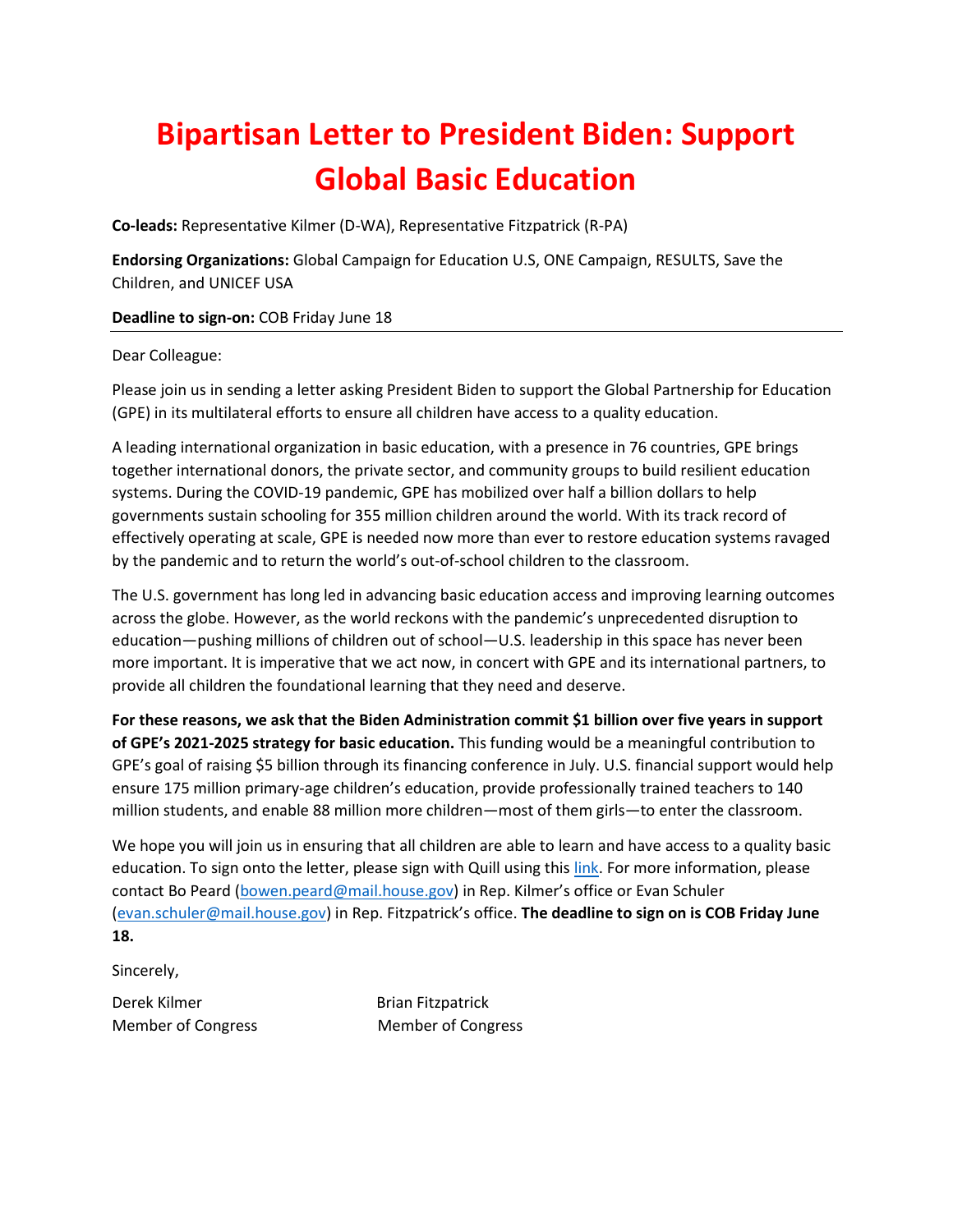## **LETTER TEXT**

June XX, 2021 The Honorable Joseph R. Biden, Jr. President of the United States The White House 1600 Pennsylvania Avenue NW Washington, DC 20500

## Dear President Biden,

As members of Congress who support United States leadership on global education, we urge your Administration to commit \$1 billion over five years towards the Global Partnership for Education's (GPE) 2021-2025 strategy, leading up to its financing conference co-hosted by the UK and Kenyan governments in London on July 29, 2021.

GPE is the only multilateral partnership exclusively dedicated to ensuring all children have access to a quality education and are equipped to learn. It is the only global entity that brings together all partners—international donors, the private sector, and community groups—around plans to build resilient education systems and to educate more children to higher levels across the world.

With U.S. government leadership, the world has seen great gains in learning outcomes and improved access to quality basic education. However, COVID-19 has been the largest disruption to education the world has ever seen. Without immediate action, school closures and economic hardship could combine to push millions of vulnerable children out of education and reverse decades of hard-won gains.

In 2020, GPE quickly mobilized over half a billion dollars to support partner countries' pandemic response. It continues to be the largest provider of grants for the COVID-19 education response. GPE's COVID-19 fund has helped governments sustain learning for 355 million children in the poorest countries, with a focus on remote learning, teacher support, and safe reopening of schools.

GPE has maintained its ability to support education globally through a track record of effectiveness, working at scale, and retaining national-level commitment from partner countries. GPE now supports 76 countries in getting their most vulnerable girls and boys to school, improving teaching, and advancing foundational learning skills—such as basic numeracy and literacy. It is also building resilient education systems capable of withstanding shocks, including pandemics, climate change, and violent conflict. Signaling the scope of GPE's work to come, a total of ninety countries and territories are eligible for GPE support from 2021-2025, accounting for more than 80% of the world's out-of-school children.

GPE's innovative financing "Multiplier" helps draw in external financing for developing country partners from development banks and other donors, in support of their education sector plans. This fund provides \$1 in GPE grant funds for every \$3 a country secures in external financing, generating more than \$882 million for education since 2018 and mobilizing nearly a billion dollars in total co-financing.

Continued U.S. leadership and financial commitments are critical to fulfilling GPE's replenishment target of at least \$5 billion from all donors at the upcoming financing conference. With these resources, GPE will be able to do the following: